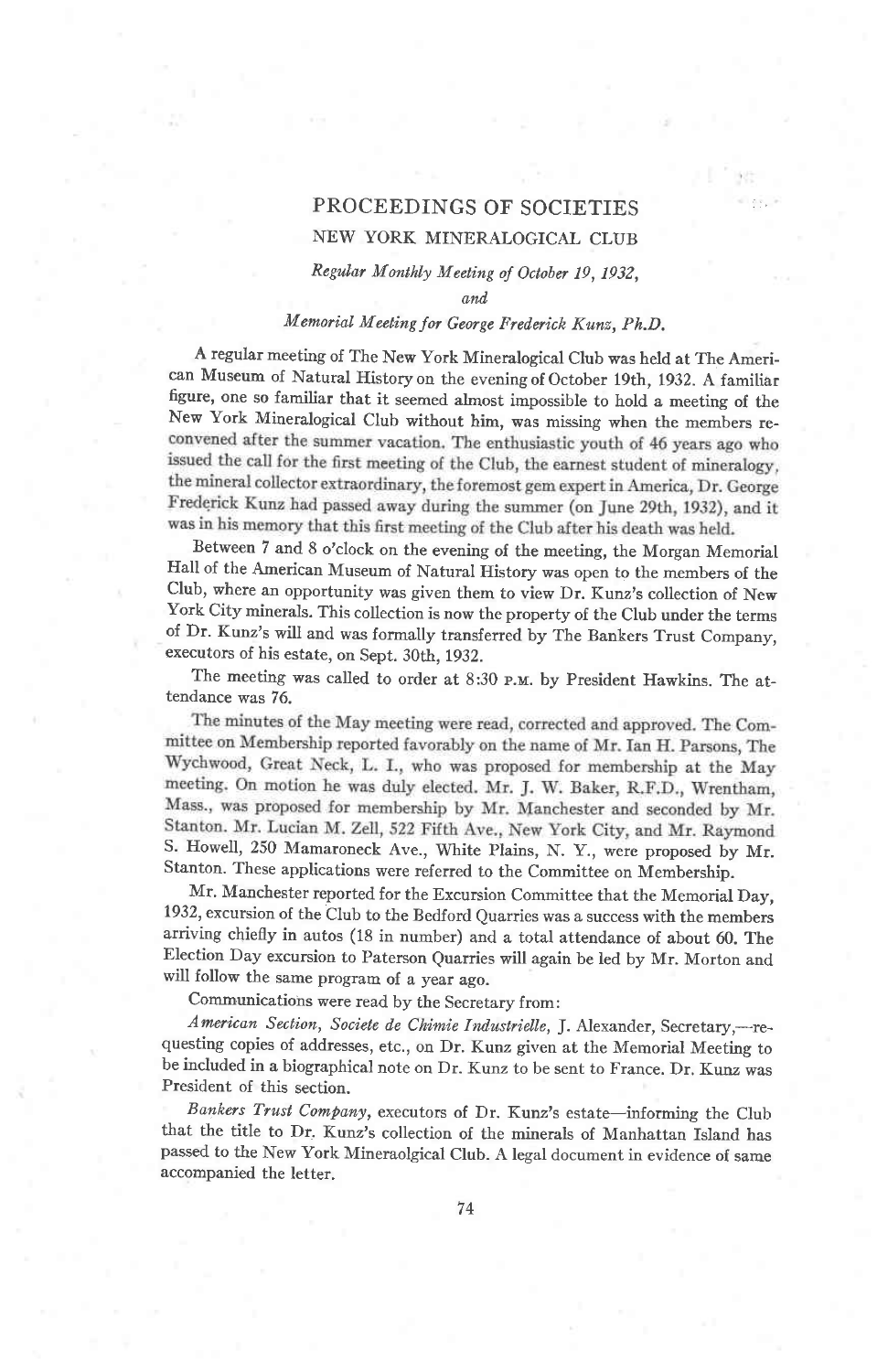The following reports were received and placed in the hands of the Secretary as custodian:

1931 Annual Report of the Government Mining Engineer, Union of South Africa'

1931 Annual Reports issued by Anglo American Corporation of South Africa, Ltd.

Mr. Varni called attention to the Fortieth Anniversary of the Philadelphia Mineralogical Club on Nov. 3d, 1932, and Dr. Whitlock moved that the Secretary forward a suitable resolution to the Philadelphia Club on the occasion of the Fortieth Anniversary which was so ordered.

President Hawkins began the series of addresses and reminiscences which revealed the many interests and achievements of Dr. Kunz by introducing Dr. Whitlock, who spoke on "Kunz the Mineralogist" (appended). Dr. Raymond Torrey reviewed the work of Dr. Kunz as President of the Historic Scenic and Preservation Society, and mentioned his efiorts to save the Palisades which resulted in the present Palisades Interstate Park. He also advocated Nature Museums in the National Parks.

The most touching and impressive address was made by Mr. John Rosche of White Plains, N. Y., one of the eight original members present at the first meeting of the Club held in the old 23rd Street Building of The College of the City of New York, at the call of George Frederick Kunz in November, 1886. The others besides Kunz and Rosche were Washington A. Roebling, J. H. Hunt, B. B. Chamberlin, D. S. Martin, William Nevins, and B. G. Amend, then all young men just beginning their careers. Roebling became Col. Roebling of cable fame, Hunt became a distinguished physician, Nevins is a mine-owner and mineral dealer, Kunz graduated from minerals to precious and semi-precious gems, while Amend became a distinguished chemist bf the well-known Eimer and Amend firm in New York City. Rosche remained a photographer but became a patron of the White Plains High School and advisor to all on the minerals of his locality.

Mr. Rothschild of the American Gem and Pearl Company gave testimonyfrom the standpoint of a dealer in precious stones on Dr. Kunz's standing as a great gem expert and an author of authoritative works on "American Gems," "Rings," "Pearls," and the "Bischof Jade Collection." He pointed out Dr. Kunz's long connection of 51 years with Tifiany & Co. He also recalled his work in connection with the introduction of the metric system and the standardizing of the carat at  $1/5$ gram or 200 milligrams.

Mr. Stanton, the Treasurer, read letters from Mr. Shernikow an old member of the Club now living in San Francisco, and another letter from Mr. G. L. English, mineral expert of ward's Natural science Establishment who sold a collection of minerals to Thomas A. Edison which had been assembled by Dr. Kunz, the first installment of the payment of which was \$5000. This was in 1888-89.

It was regularly moved and seconded that the summary of the facts and reminiscences and papers presented during this meeting shall be published as a bulletin of the CIub, using for that purpose a portion of the \$1000.00 bequeathed to Dr' Kunz to the Club. The meeting adjourned at 10:30 p.u.

DANIEL T. O'CONNELL, Secretary.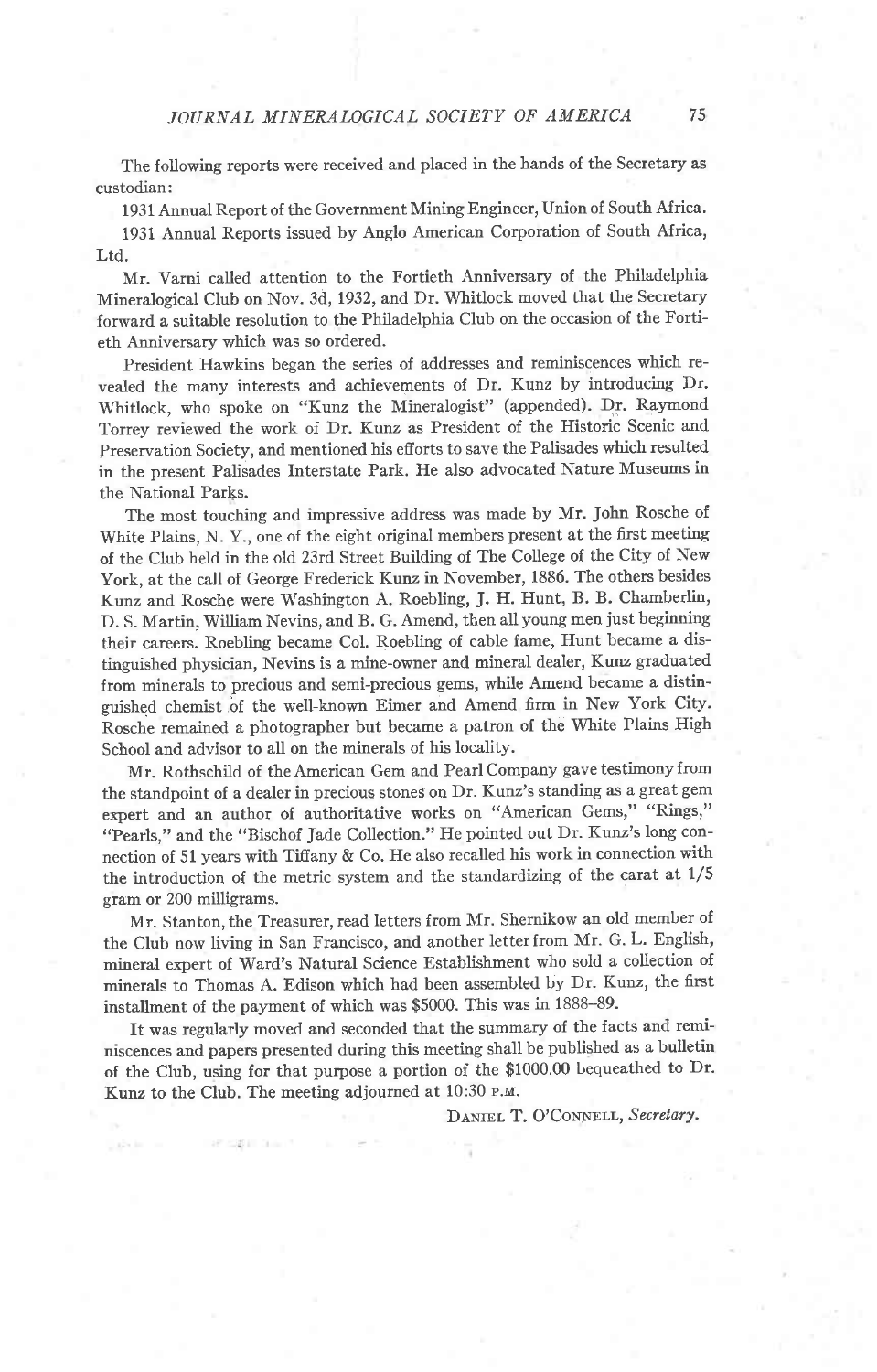## GEORGE FREDERICK KUNZ, THE MINERALOGIST

#### HERBERT P. WHITLOCK

One of the most impressive reactions that I carried away from the funeral ceremonies of the late Dr. Kunz was the presence of the many and varied organizations which centered there to do him honor through their most prominent representatives. I dare say that few men in our community could evince such a catholic connection of interests, or draw together such a crowd of people of distinction.

And yet, wide though Dr. Kunz's interests undoubtedly were, there was one master interest which may be said to have dominated his career, he was essentially a mineralogist, this was his first and overwhelming scientific love, and the one which he followed with zeal and success until the day of his death.

Kunz was a field mineralogist since the days of his boyhood. His early home was in Hoboken, in close proximity to the then recently opened trap rock localities at Bergen Hill and Weehawken. These openings in the New Jersey diabase proved to be a veritable mineral collectors paradise, furnishing the showy and interesting zeolite specimens which are now represented in every collection of importance throughout the world. And it was through the efiorts of the Hoboken boy that many of the finest of these first saw thelight and travelled to their distinguished resting places.

At this time he brought together by assiduous field work and equally assiduous exchange, his first collection of minerals, the one which he sold to the University of Minnesota. He says in his reminiscences:

"Between working days and studying nights at Cooper Union, with a few holidays in the summer, I managed to complete my first collection, and whatever also may be said of it, it was from the point of sheer bulk and weight, the most considerable I have ever made. It contained 4000 specimens, and weighed two tons." This was in 1876 when Kunz was only twenty. In three years he had made a second collection which was purchased in 1879 by the Rose Polytechnic fnstitute of Terre Haute, Indiana.

Seven years later, after he had become associated with Tiffany & Company as an expert in gem minerals, he became one of the founders of the New York Mineralogical Club, and was its first Secretary (at that time it had no President). Subsequently and for many years he presided over this growing organization as its President, and of the many organizations and societies of which he was at various times President, he was wont to say that he valued the Presidency of the New York Mineralogical Club the highest.

During the last two decades of the Nineteenth Century, Dr. Kunz was an enthusiastic and active collector of New York City minerals, working either alone or with William Niven, and few indeed are the excavations of that period in the rocks of Manhattan Island, which did not yield their choicest mineral specimens to his persevering hammer. The Harlem River Speedway, the Kingsbridge Ship-Canal, fnwood, and in fact all of the classic localities of our island are represented in his collection of New York City minerals now bequeathed to the New York Mineralogical Club as part of their collection. Included in this is the famous garnet crystal from Broadway and 35th Street, which measures six inches in diameter and weighs nearly ten pounds.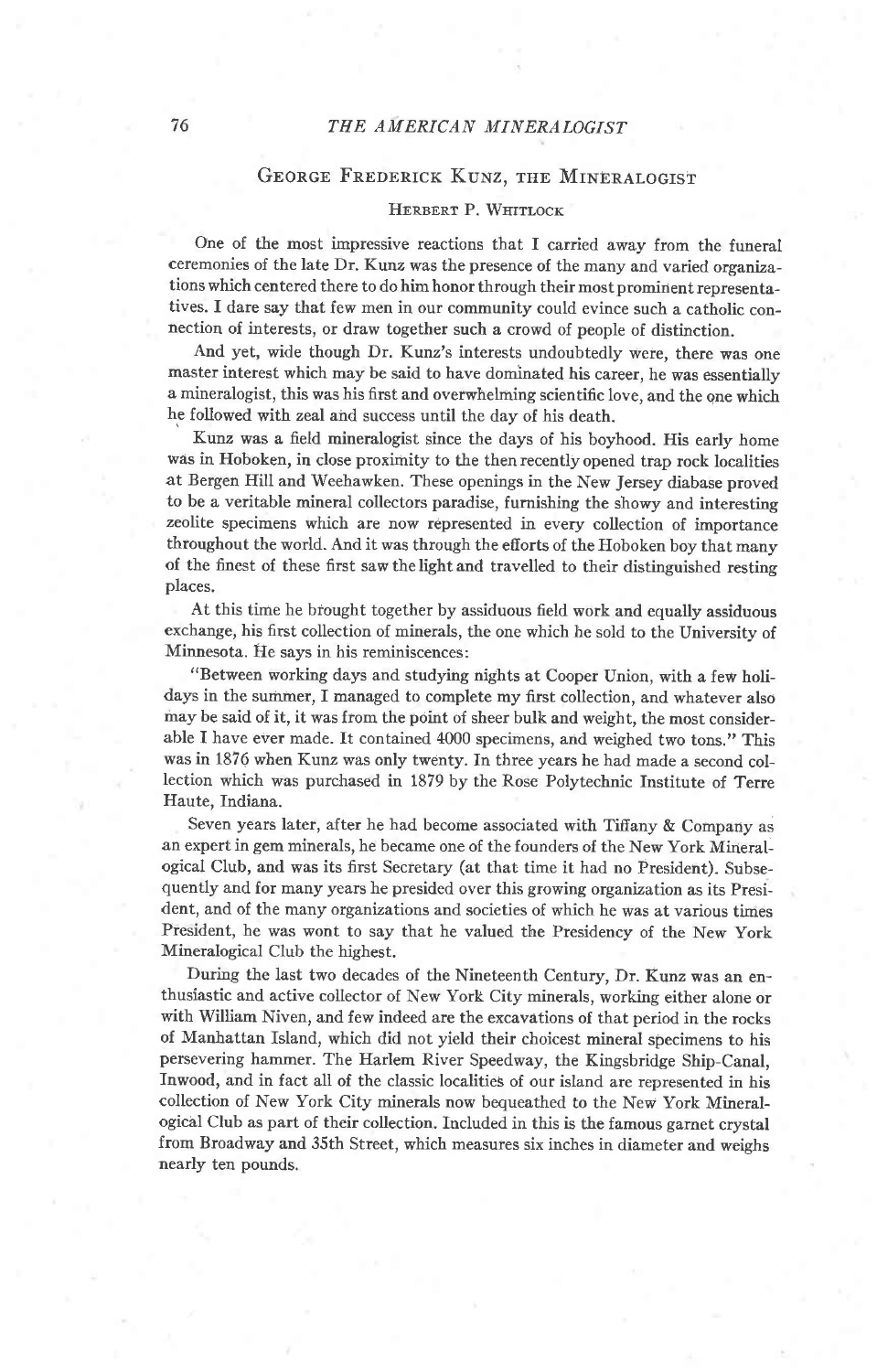#### JOURNAL MINERALOGICAL SOCIETY OF AMERICA

It is both significant and fitting that the one distinctive gem mineral of the United States should bear his name. In 1903 there was discovered near Pala, San Diego County, California, a uniquely beautiful variety of spodumene, a variety at that time known nowhere else in the world. This stone was named Kunzite by Prof. Charles Baskerville in honor of his friend and co-worker.

### PHILADELPHIA MINERALOGICAL SOCIETY

#### Academy of Natural Sciences, Philadelphia, Pa., November 3, 1932

The Fortieth Anniversary meeting was presided over by the newly elected President, Mr. Harry W. Trudell, with 48 members and 35 visitors present. The President read congratulatory telegrams from Henry G. Ives, of Pittsfield, Mass., one of the three founders of the Society, and from the New York Mineralogical Club. Communications were also read from Mr. Howard R. Goodwin, of Columbus, Ohio, and J. Harlan Johnson of Golden, Colorado, former active members.

President Trudell then welcomed Mr. Henry Clay Borden another one of the three founders of the Society, who responded with gratification at the growth anc activity of the Society since its beginning forty years ago. The Secretary read the minutes of the meeting of October 28, 1892, when Mr. Henry CIay Borden, Mr. Henry G. Ives and Mr. J. G. Richardson organized the Students Mineralogical CIub. Personal reminiscences of the Society forty, thirty, twenty and ten years ago were given by Messrs. Elmer Benge, John Vanartsdalen, Dr. Edgar T. Wherry and J. C. Boyle, respectively, illustrated with lantern slides. Mr. Morrell G. Biernbaum gave a prophetic account of the celebration of the fiftieth anniversary. A number of mernbers exhibited some of their fine specimens. The Society then adjourned for refreshments.

W. H. FLACK, Secretary.

## MINERALOGICAL SOCIETY OF GREAT BRITAIN AND IRELAND

MINERALOGICAL SOCIETY, November 1st, Anniversary Meeting. SIR JOHN S. FLETT, President, in the chair.

PROF. H. H. READ AND MR. B. E. DIXON: On stichtite from Cunningsburgh, Shetland. Stichtite is found at the above locality as rose-pink patches, partly replacing chromite in a serpentine-rock. Characters determined include:  $D=2.19$ , refractive indices  $\gamma=1.559$ ,  $\alpha'=1.543$ . Probably biaxial. Chemical analysis and discussion of earlier analyses give as the most probable formula,

## $2 (Cr, Fe) (OH)_3 \cdot 5 Mg(OH)_2 \cdot MgCO_3 \cdot Mg [CO_3 \cdot (OH)_2] \cdot 4 H_2 O.$

PROF. H. H. READ. On quartz-kyanite rocks from Unst, Shetland Islands, and their bearing on metamorphic differentiation. Quartz-kyanite rocks occur as veinlike bodies in kyanite-chloritoid-schist, also as blocks scattered over the slopes. They are intimately associated with rocks much poorer in silica and richer in alumina than the normal country rock. The main component of these associated rocks is kyanite, with chlorite, and iron'ore.'The origin of the rocks and certain general problems connected with metamorphic differentiation are discussed.

DR. J. L. SPENCER: A new meteoric iron found near Kyancutta, South Australia. A mass of iron weighing 72lb. was found in June 1932 just below the surface in a